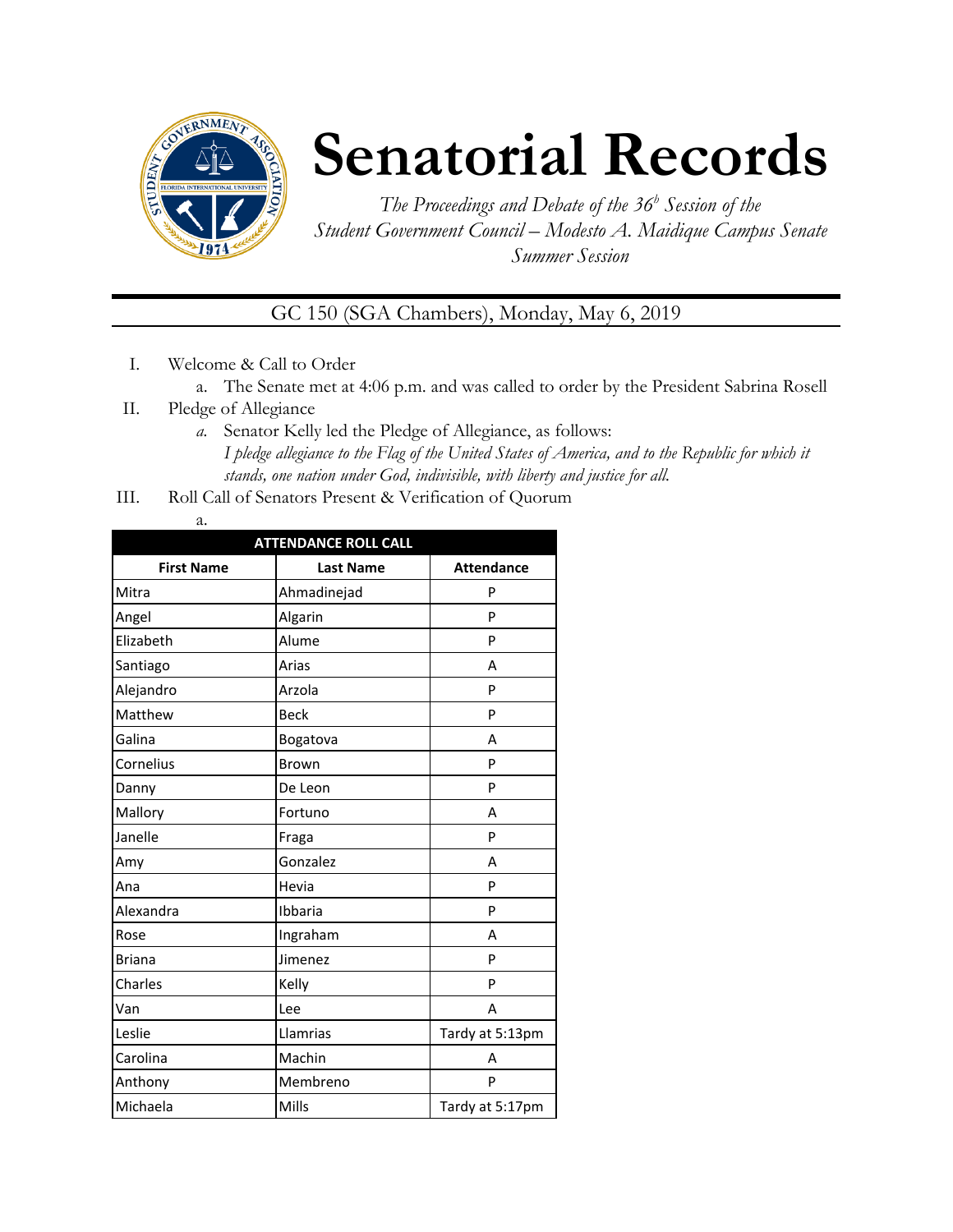| Afsaana                 | Mohammad  | A                  |
|-------------------------|-----------|--------------------|
| Cameron                 | Moody     | P                  |
| Marko                   | Nikitovic | А                  |
| David                   | Nivia     | P                  |
| Karla                   | Perez     | Tardy at 4:56pm    |
| Gabriella               | Ponce     | А                  |
| Zackrey                 | Powers    | P                  |
| Molly                   | Schantz   | А                  |
| Jonathan                | Soufia    | P                  |
| Elizabeth               | Vazquez   | P                  |
| Bertha                  | Vera      | А                  |
| Sophia                  | Viterri   | А                  |
| Leila                   | Zahedi    | P                  |
| <b>VACANT</b>           | VACANT    |                    |
| <b>VACANT</b>           | VACANT    |                    |
| <b>VACANT</b>           | VACANT    |                    |
| <b>SENATE SEATS</b>     | 38        |                    |
| <b>VACANT SEATS</b>     | 3         | <b>QUORUM</b>      |
| <b>SENATORS PRESENT</b> | 22        | <b>ESTABLISHED</b> |
| <b>AMT FOR QUORUM</b>   | 18        |                    |

b. Roll was called and Quorum was verified with 22 Senators present.

- IV. Approval of the Minutes from April 15<sup>th</sup>, 2019
	- a. Senator Algarin moves to approve the minutes from April 15th, 2019. Senator Nivia seconds. Motion passes.
- V. Adoption of the Agenda
- VI. Invited Speakers
- VII. Committee Reports
	- a. Finance Committee
		- i. If you have any questions, please contact sga.financecom $(\partial g$ mail.com
	- b. Rules, Legislation, and Judiciary Committee
		- i. If you have any questions, please contact sga.rljcommittee@gmail.com
	- c. Operational Review Committee
		- i. If you have any questions, please contact fiusga.orc $(\partial \text{gmail.com})$
	- d. Internal Affairs Committee
		- i. If you have any questions, please contact sga.iacommittee@gmail.com
	- e. Student Advocacy Committee
		- i. If you have any questions, please contact sga.sacommittee@gmail.com
	- f. Graduate and Professional Students Committee
		- i. If you have any questions, please contact GPSC@fiu.edu
- VIII. Executive Board Reports
	- a. Speaker of the Senate
		- i. If you have any questions, please email sgaspeaker@fiu.edu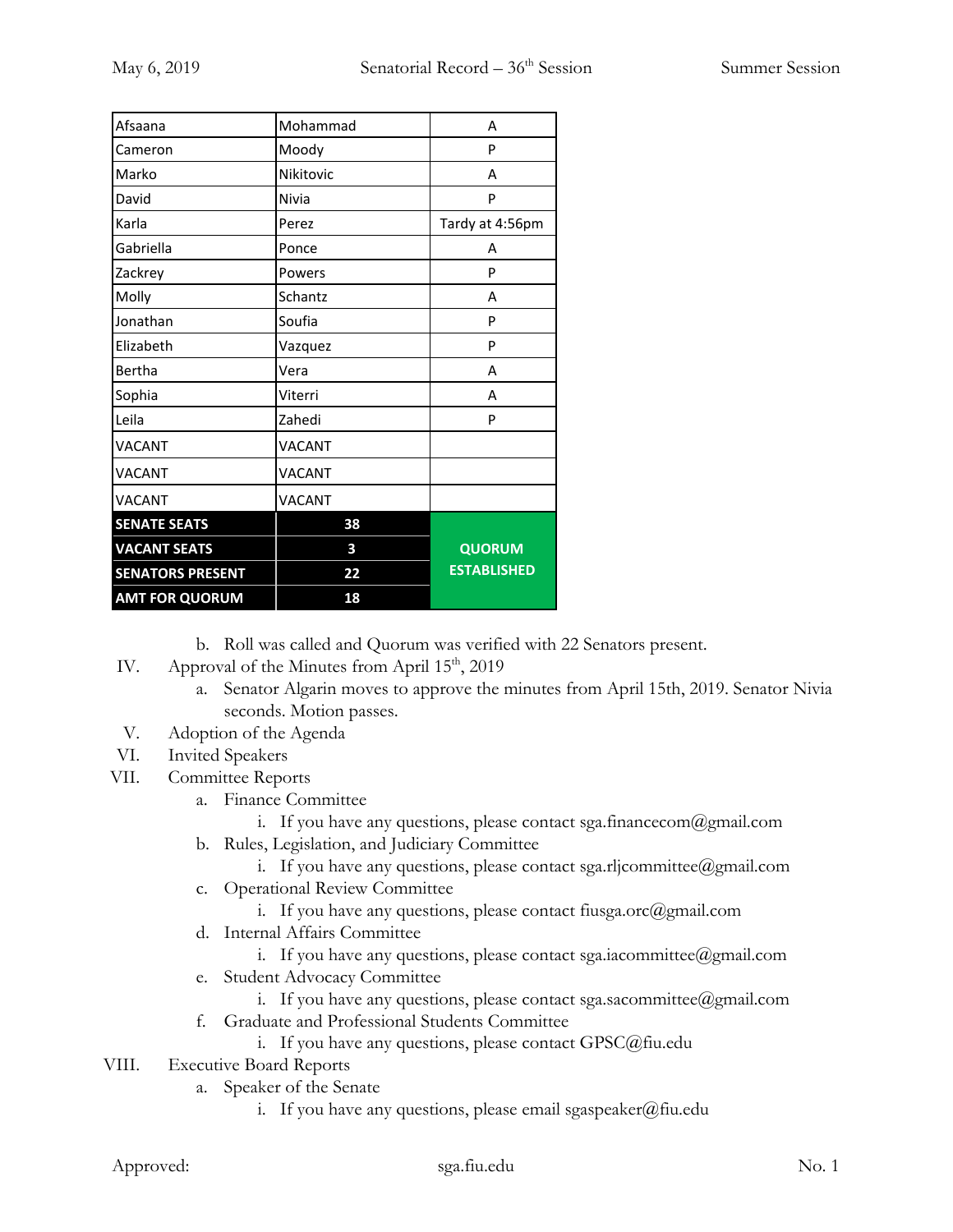- b. Speaker Pro Tempore
	- i. If you have any questions, please email sgaprotemp@fiu.edu
- c. President Rosell
	- i. I will be presenting the Executive Order which details the cabinet positions I am opening up.
	- ii. Working on pantherizing the engineering campus in collaboration with the Dean and Vice President Pablo Ortiz.
	- iii. Orientation is coming up and we would need volunteer for the orientation fairs.
	- iv. We will be meeting as a Senate every other week.
	- v. If you have any questions, please email sgapres $@$ fiu.edu
- d. Vice President Ojeda
	- i. If you have any questions, please email sgavp@fiu.edu
- e. Comptroller (VACANT)
	- i. If you have any questions, please email sgacomp@fiu.edu
- f. Chief Justice Rodriguez
	- i. If you have any questions, please email sgajud@fiu.edu
- IX. Special Orders
	- a. There were none.
- X. Vetoed Legislation
	- a. There were none.
- XI. Second Readings
	- a. There were none.
- XII. Unfinished Business
	- a. There were none.

## XIII. New Business

*Senator Algarin moves to add the elections of Speaker Pro Tempore to New Business. Senator Nivia seconds. Motion passes.*

*Senator Algarin moves to add to New Business the elections of all the committee chairs. Senator Kelly seconds. Motion passes.*

- a. Election of the Speaker of the Senate
	- i. Senator Algarin nominate Senator Nivia. Senator Nivia accepts.
		- 1. David Nivia Presentation
		- 2. Question and Answer Period
			- a. Senator Arzola moves to close question and answer period. Senator Beck seconds. Motion passes.
		- 3. Senator Kelly moves to go into voting procedure. Senator De Leon seconds. Motion passes.

|                   | 4.               |                   |              |               |
|-------------------|------------------|-------------------|--------------|---------------|
|                   |                  | <b>VOTE ON</b>    |              |               |
| <b>First Name</b> | <b>Last Name</b> | <b>Attendance</b> | <b>Vote</b>  | <b>REASON</b> |
| Mitra             | Ahmadinejad      | D                 | $\checkmark$ |               |
| Angel             | Algarin          | P                 | v            |               |
| Elizabeth         | Alume            | P                 | v            |               |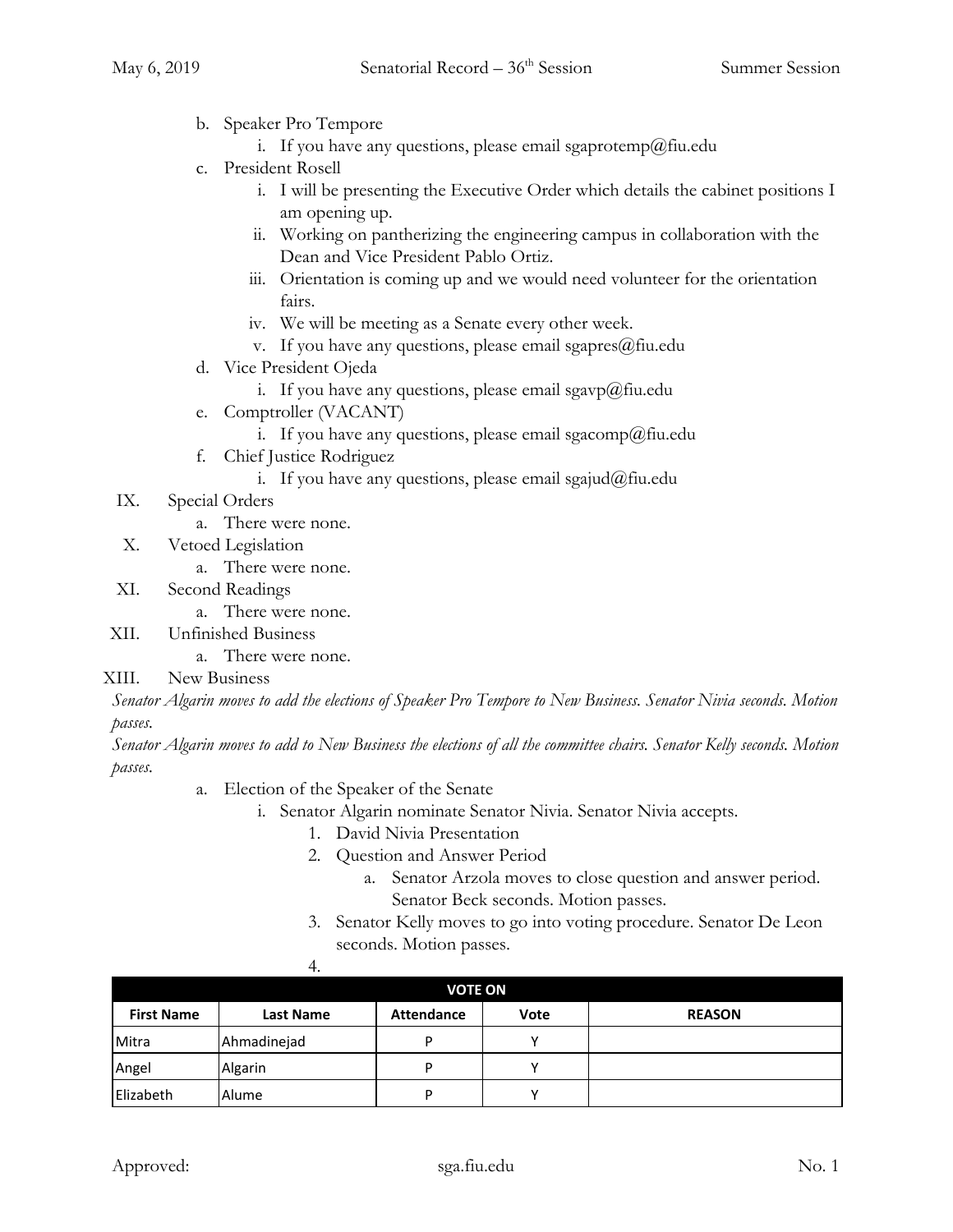| Santiago      | Arias                     | A          |             |             |
|---------------|---------------------------|------------|-------------|-------------|
| Alejandro     | Arzola                    | ${\sf P}$  | Υ           |             |
| Matthew       | <b>Beck</b>               | ${\sf P}$  | Υ           |             |
| Galina        | Bogatova                  | A          |             |             |
| Cornelius     | Brown                     | ${\sf P}$  | Υ           |             |
| Danny         | De Leon                   | ${\sf P}$  | Υ           |             |
| Mallory       | Fortuno                   | A          |             |             |
| Janelle       | Fraga                     | ${\sf P}$  | Υ           |             |
| Amy           | Gonzalez                  | A          |             |             |
| Ana           | Hevia                     | ${\sf P}$  | Υ           |             |
| Alexandra     | Ibbaria                   | ${\sf P}$  | Υ           |             |
| Rose          | Ingraham                  | A          |             |             |
| <b>Briana</b> | Jimenez                   | $\sf P$    | Υ           |             |
| Charles       | Kelly                     | ${\sf P}$  | Υ           |             |
| Van           | Lee                       | A          |             |             |
| Leslie        | Llamrias                  | A          |             |             |
| Carolina      | Machin                    | A          |             |             |
| Anthony       | Membreno                  | ${\sf P}$  | Υ           |             |
| Michaela      | Mills                     | A          |             |             |
| Afsaana       | Mohammad                  | A          |             |             |
| Cameron       | Moody                     | ${\sf P}$  | Υ           |             |
| Marko         | Nikitovic                 | A          |             |             |
| David         | Nivia                     | ${\sf P}$  |             |             |
| Karla         | Perez                     | A          |             |             |
| Gabriella     | Ponce                     | A          |             |             |
| Zackrey       | Powers                    | ${\sf P}$  | Υ           |             |
| Molly         | Schantz                   | A          |             |             |
| Jonathan      | Soufia                    | ${\sf P}$  | Υ           |             |
| Elizabeth     | Vazquez                   | ${\sf P}$  | Υ           |             |
| Bertha        | Vera                      | A          |             |             |
| Sophia        | Viterri                   | A          |             |             |
| Leila         | Zahedi                    | ${\sf P}$  | Υ           |             |
| <b>VACANT</b> | <b>VACANT</b>             |            |             |             |
| <b>VACANT</b> | <b>VACANT</b>             |            |             |             |
| <b>VACANT</b> | VACANT                    |            |             |             |
|               | <b>QUORUM ESTABLISHED</b> | YAY        | 18          | <b>PASS</b> |
|               |                           | <b>NAY</b> | $\mathbf 0$ |             |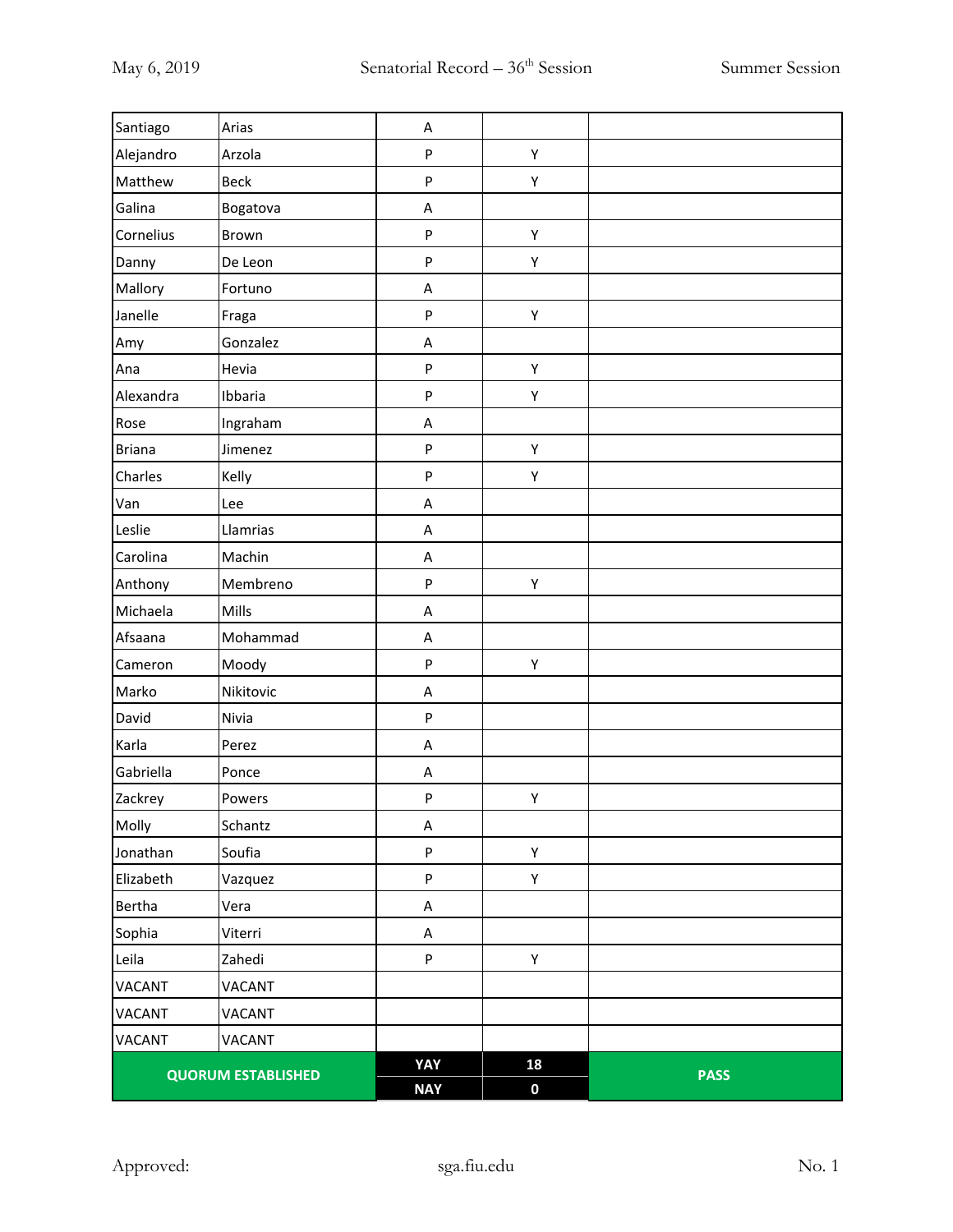## **ABSTAIN 0**

- 5. Confirmed with 18-0-0
- b. Election of the Speaker Pro Temp
	- i. Senator Ahmadinejad nominate Senator Algarin. Senator Algarin accepts.
		- 1. Angel Algarin Presentation
		- 2. Question and Answer Period
			- a. Senator Beck moves to close question and answer period. Senator Arzola seconds. Motion passes.
		- 3. Senator Kelly moves to go into voting procedure. Senator De Leon seconds. Motion passes.

4.

|                   | <b>VOTE ON</b>   |                           |      |               |  |  |
|-------------------|------------------|---------------------------|------|---------------|--|--|
| <b>First Name</b> | <b>Last Name</b> | <b>Attendance</b>         | Vote | <b>REASON</b> |  |  |
| Mitra             | Ahmadinejad      | P                         | Υ    |               |  |  |
| Angel             | Algarin          | P                         |      |               |  |  |
| Elizabeth         | Alume            | P                         | Υ    |               |  |  |
| Santiago          | Arias            | A                         |      |               |  |  |
| Alejandro         | Arzola           | P                         | Υ    |               |  |  |
| Matthew           | <b>Beck</b>      | P                         | Υ    |               |  |  |
| Galina            | Bogatova         | A                         |      |               |  |  |
| Cornelius         | Brown            | ${\sf P}$                 | Υ    |               |  |  |
| Danny             | De Leon          | $\boldsymbol{\mathsf{P}}$ | Υ    |               |  |  |
| Mallory           | Fortuno          | $\sf A$                   |      |               |  |  |
| Janelle           | Fraga            | P                         | Υ    |               |  |  |
| Amy               | Gonzalez         | A                         |      |               |  |  |
| Ana               | Hevia            | P                         | Υ    |               |  |  |
| Alexandra         | Ibbaria          | P                         | Υ    |               |  |  |
| Rose              | Ingraham         | A                         |      |               |  |  |
| <b>Briana</b>     | Jimenez          | P                         | Υ    |               |  |  |
| Charles           | Kelly            | P                         | Υ    |               |  |  |
| Van               | Lee              | A                         |      |               |  |  |
| Leslie            | Llamrias         | A                         |      |               |  |  |
| Carolina          | Machin           | A                         |      |               |  |  |
| Anthony           | Membreno         | P                         | Υ    |               |  |  |
| Michaela          | Mills            | A                         |      |               |  |  |
| Afsaana           | Mohammad         | A                         |      |               |  |  |
| Cameron           | Moody            | P                         | Υ    |               |  |  |
| Marko             | Nikitovic        | A                         |      |               |  |  |
| David             | Nivia            | P                         | Υ    |               |  |  |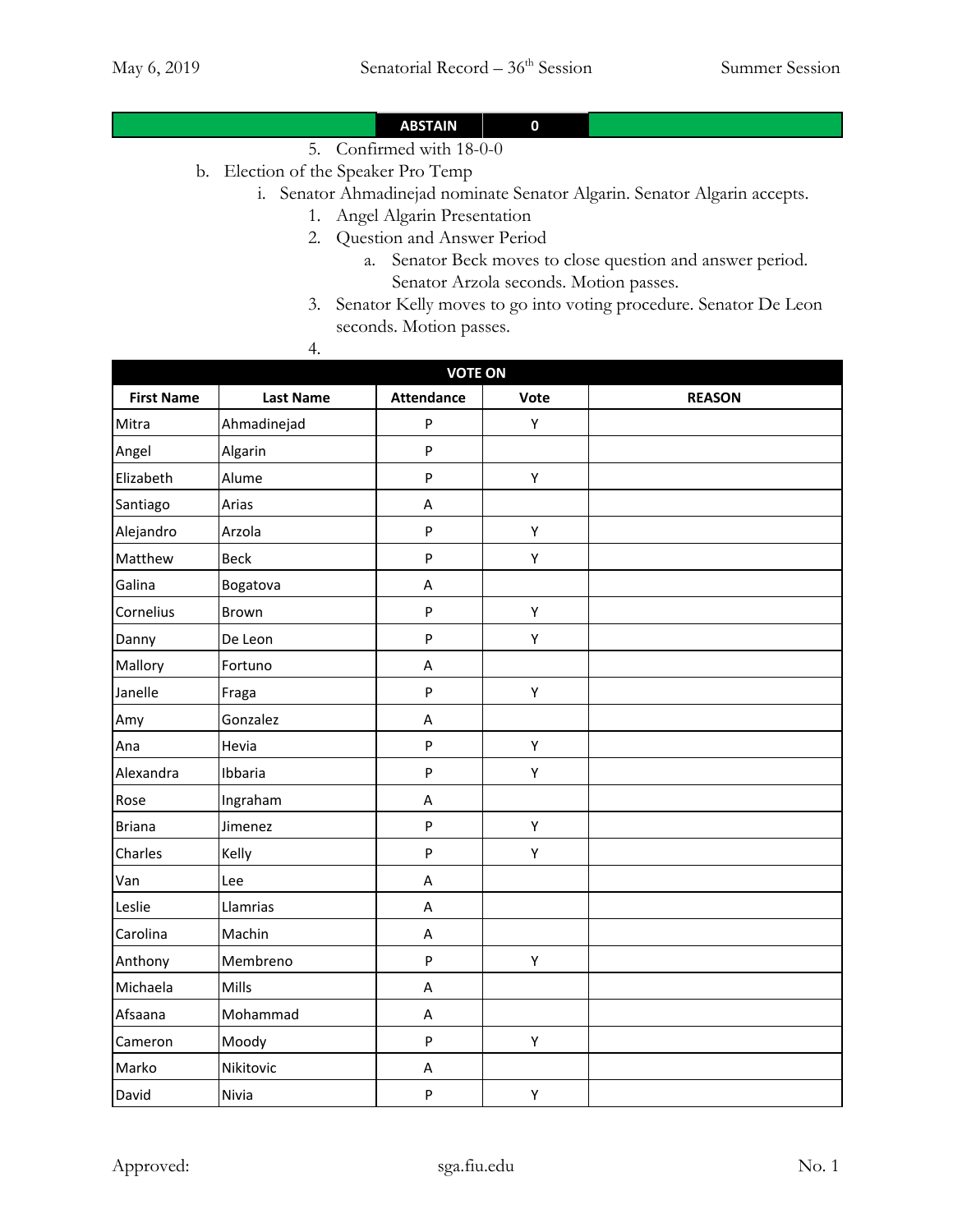| Karla                     | Perez         | A              |             |             |
|---------------------------|---------------|----------------|-------------|-------------|
| Gabriella                 | Ponce         | Α              |             |             |
| Zackrey                   | Powers        | P              | Υ           |             |
| Molly                     | Schantz       | Α              |             |             |
| Jonathan                  | Soufia        | ${\sf P}$      | Υ           |             |
| Elizabeth                 | Vazquez       | P              | Υ           |             |
| Bertha                    | Vera          | A              |             |             |
| Sophia                    | Viterri       | Α              |             |             |
| Leila                     | Zahedi        | P              | Υ           |             |
| <b>VACANT</b>             | <b>VACANT</b> |                |             |             |
| <b>VACANT</b>             | <b>VACANT</b> |                |             |             |
| <b>VACANT</b>             | VACANT        |                |             |             |
|                           |               | YAY            | 18          |             |
| <b>QUORUM ESTABLISHED</b> |               | <b>NAY</b>     | $\bf{0}$    | <b>PASS</b> |
|                           |               | <b>ABSTAIN</b> | $\mathbf 0$ |             |

5. Confirmed with 18-0-0

c. Election of Finance Committee Chair

i. Senator Beck nominates Senato Soufia. Senator Soufia respectfully declines.

- ii. Senator De Leon nominates Senator Kelly. Senator Kelly accepts.
	- 1. Charles Kelly Presentation
		- 2. Question and Answer Period
		- 3. Senator Beck moves to go into voting procedure. Senator Arzola seconds. Motion passes.

| <b>VOTE ON</b>    |                  |                   |      |               |
|-------------------|------------------|-------------------|------|---------------|
| <b>First Name</b> | <b>Last Name</b> | <b>Attendance</b> | Vote | <b>REASON</b> |
| Mitra             | Ahmadinejad      | P                 | Y    |               |
| Angel             | Algarin          | P                 | Υ    |               |
| Elizabeth         | Alume            | P                 | Υ    |               |
| Santiago          | Arias            | A                 |      |               |
| Alejandro         | Arzola           | P                 | Υ    |               |
| Matthew           | Beck             | P                 | Υ    |               |
| Galina            | Bogatova         | A                 |      |               |
| Cornelius         | Brown            | P                 | Υ    |               |
| Danny             | De Leon          | P                 | Υ    |               |
| Mallory           | Fortuno          | Α                 |      |               |
| Janelle           | Fraga            | P                 | Υ    |               |
| Amy               | Gonzalez         | A                 |      |               |
| Ana               | Hevia            | P                 | Υ    |               |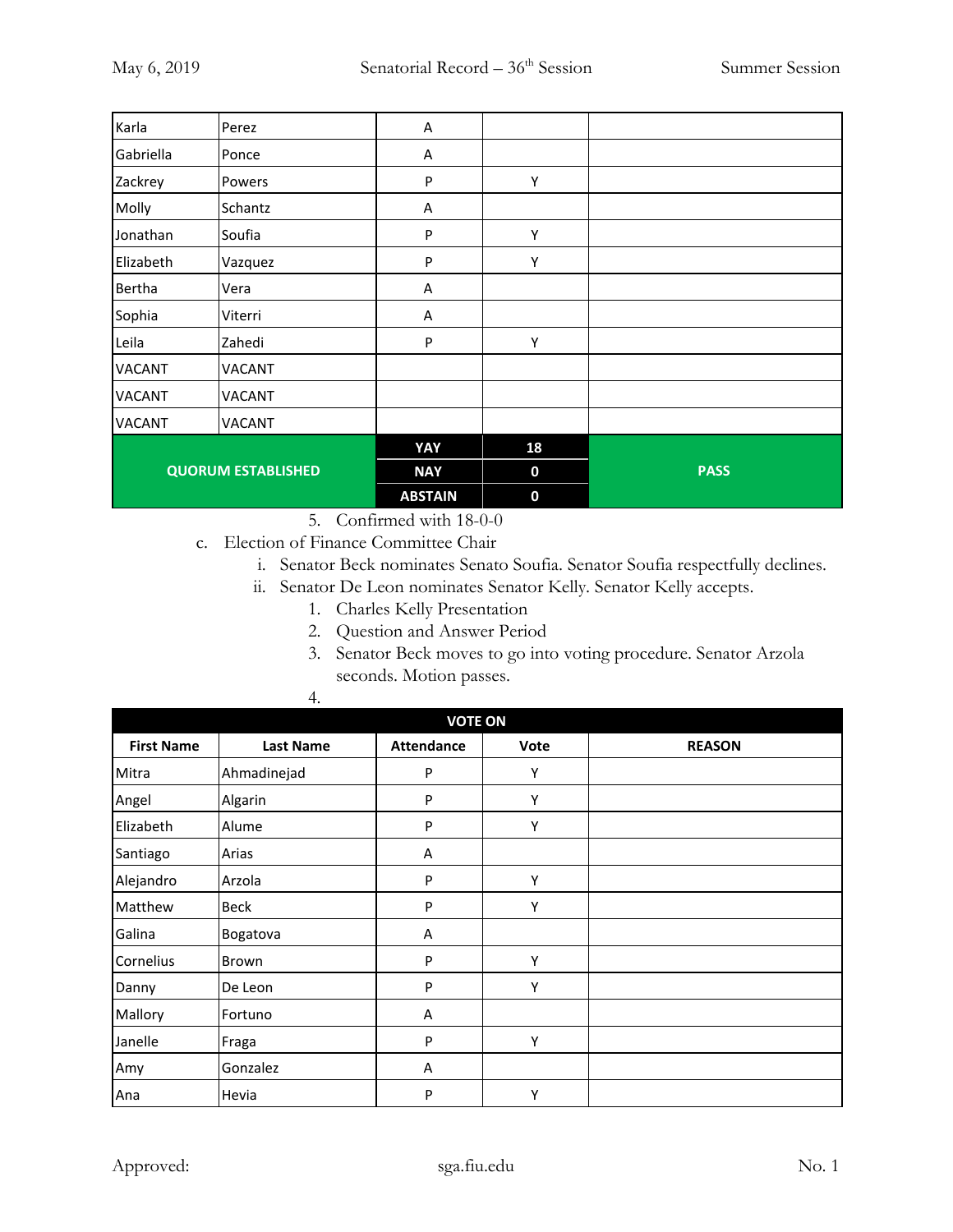| Alexandra     | Ibbaria                   | $\boldsymbol{\mathsf{P}}$ | Υ                |             |
|---------------|---------------------------|---------------------------|------------------|-------------|
| Rose          | Ingraham                  | Α                         |                  |             |
| <b>Briana</b> | Jimenez                   | $\sf P$                   | Y                |             |
| Charles       | Kelly                     | $\boldsymbol{\mathsf{P}}$ |                  |             |
| Van           | Lee                       | $\boldsymbol{\mathsf{A}}$ |                  |             |
| Leslie        | Llamrias                  | A                         |                  |             |
| Carolina      | Machin                    | A                         |                  |             |
| Anthony       | Membreno                  | ${\sf P}$                 | Υ                |             |
| Michaela      | Mills                     | A                         |                  |             |
| Afsaana       | Mohammad                  | $\sf A$                   |                  |             |
| Cameron       | Moody                     | $\mathsf{P}$              | Υ                |             |
| Marko         | Nikitovic                 | A                         |                  |             |
| David         | Nivia                     | ${\sf P}$                 | Υ                |             |
| Karla         | Perez                     | A                         |                  |             |
| Gabriella     | Ponce                     | A                         |                  |             |
| Zackrey       | Powers                    | ${\sf P}$                 | Υ                |             |
| Molly         | Schantz                   | A                         |                  |             |
| Jonathan      | Soufia                    | $\sf P$                   | Y                |             |
| Elizabeth     | Vazquez                   | $\sf P$                   | $\mathsf Y$      |             |
| Bertha        | Vera                      | $\sf A$                   |                  |             |
| Sophia        | Viterri                   | A                         |                  |             |
| Leila         | Zahedi                    | ${\sf P}$                 | Υ                |             |
| <b>VACANT</b> | <b>VACANT</b>             |                           |                  |             |
| <b>VACANT</b> | <b>VACANT</b>             |                           |                  |             |
| <b>VACANT</b> | <b>VACANT</b>             |                           |                  |             |
|               |                           | YAY                       | 18               |             |
|               | <b>QUORUM ESTABLISHED</b> | <b>NAY</b>                | $\mathbf 0$      | <b>PASS</b> |
|               |                           | <b>ABSTAIN</b>            | $\boldsymbol{0}$ |             |

5. Confirmed with 18-0-0

- d. Election of Rules, Legislation, and Judiciary Committee Chair
	- i. Senator Vazquez nominates Senator Hevia. Senator Hevia accepts
	- ii. Senator De Leon nominates Senator Beck. Senator Beck respectfully declines.
		- 1. Ana Hevia Presentation
		- 2. Question and Answer Period
			- a. Senator Arzola moves to close question and answer period. Senator Brown seconds. Motion passes.
		- 3. Senator De Leon moves to go into voting procedure. Senator Arzola seconds. Motion passes.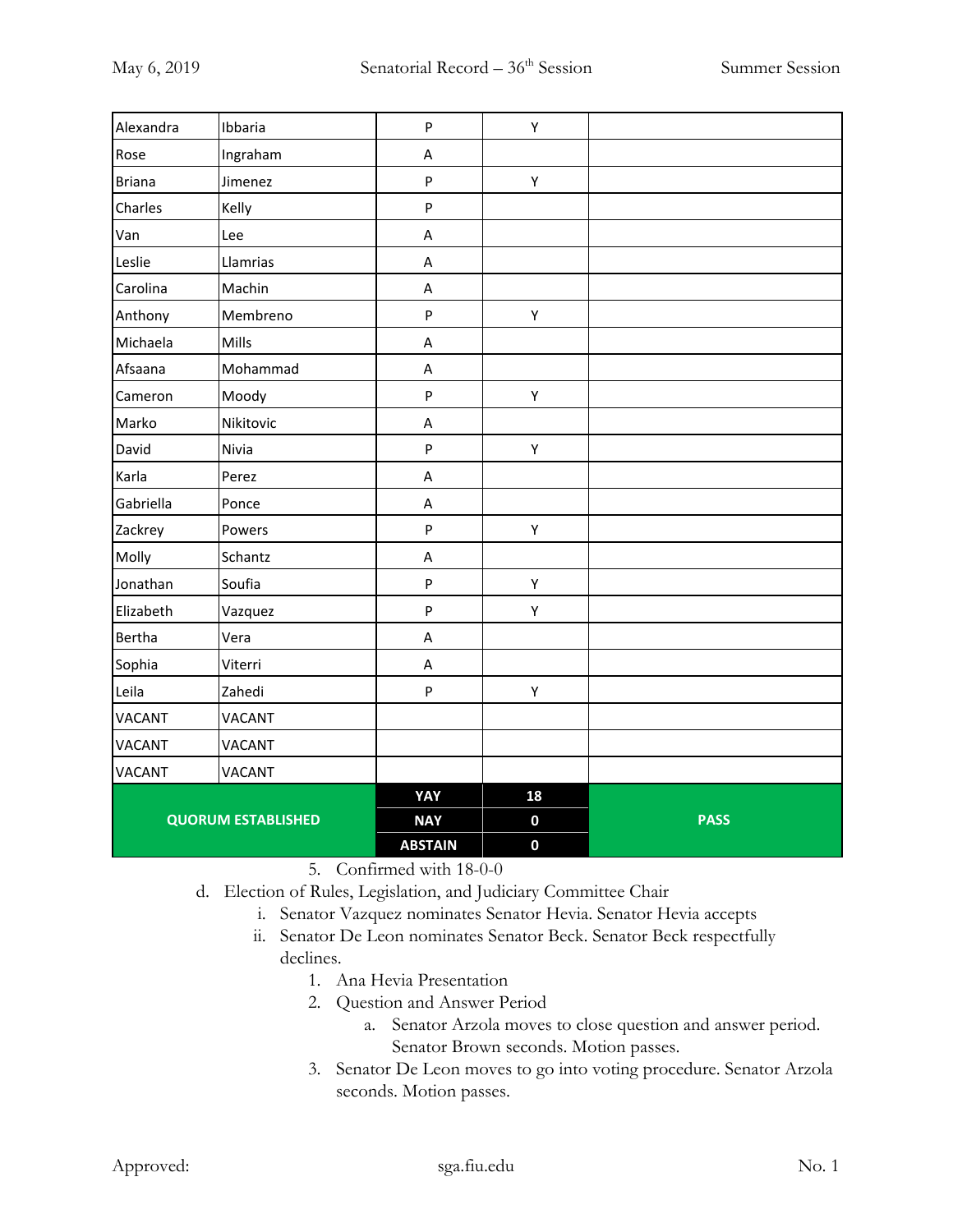|                   | 4.               |                   |      |               |  |  |
|-------------------|------------------|-------------------|------|---------------|--|--|
| <b>VOTE ON</b>    |                  |                   |      |               |  |  |
| <b>First Name</b> | <b>Last Name</b> | <b>Attendance</b> | Vote | <b>REASON</b> |  |  |
| Mitra             | Ahmadinejad      | P                 | Υ    |               |  |  |
| Angel             | Algarin          | P                 | Υ    |               |  |  |
| Elizabeth         | Alume            | P                 | Υ    |               |  |  |
| Santiago          | Arias            | A                 |      |               |  |  |
| Alejandro         | Arzola           | P                 | Υ    |               |  |  |
| Matthew           | <b>Beck</b>      | P                 | Υ    |               |  |  |
| Galina            | Bogatova         | Α                 |      |               |  |  |
| Cornelius         | Brown            | ${\sf P}$         | Υ    |               |  |  |
| Danny             | De Leon          | P                 | Υ    |               |  |  |
| Mallory           | Fortuno          | Α                 |      |               |  |  |
| Janelle           | Fraga            | ${\sf P}$         | Υ    |               |  |  |
| Amy               | Gonzalez         | A                 |      |               |  |  |
| Ana               | Hevia            | ${\sf P}$         |      |               |  |  |
| Alexandra         | Ibbaria          | P                 | Υ    |               |  |  |
| Rose              | Ingraham         | Α                 |      |               |  |  |
| <b>Briana</b>     | Jimenez          | ${\sf P}$         | Υ    |               |  |  |
| Charles           | Kelly            | P                 | Υ    |               |  |  |
| Van               | Lee              | A                 |      |               |  |  |
| Leslie            | Llamrias         | A                 |      |               |  |  |
| Carolina          | Machin           | A                 |      |               |  |  |
| Anthony           | Membreno         | P                 | Υ    |               |  |  |
| Michaela          | Mills            | А                 |      |               |  |  |
| Afsaana           | Mohammad         | А                 |      |               |  |  |
| Cameron           | Moody            | P                 | Υ    |               |  |  |
| Marko             | Nikitovic        | A                 |      |               |  |  |
| David             | Nivia            | P                 | Υ    |               |  |  |
| Karla             | Perez            | A                 |      |               |  |  |
| Gabriella         | Ponce            | $\sf A$           |      |               |  |  |
| Zackrey           | Powers           | P                 | Y    |               |  |  |
| Molly             | Schantz          | $\sf A$           |      |               |  |  |
| Jonathan          | Soufia           | P                 | Y    |               |  |  |
| Elizabeth         | Vazquez          | P                 | Y    |               |  |  |
| Bertha            | Vera             | A                 |      |               |  |  |
| Sophia            | Viterri          | А                 |      |               |  |  |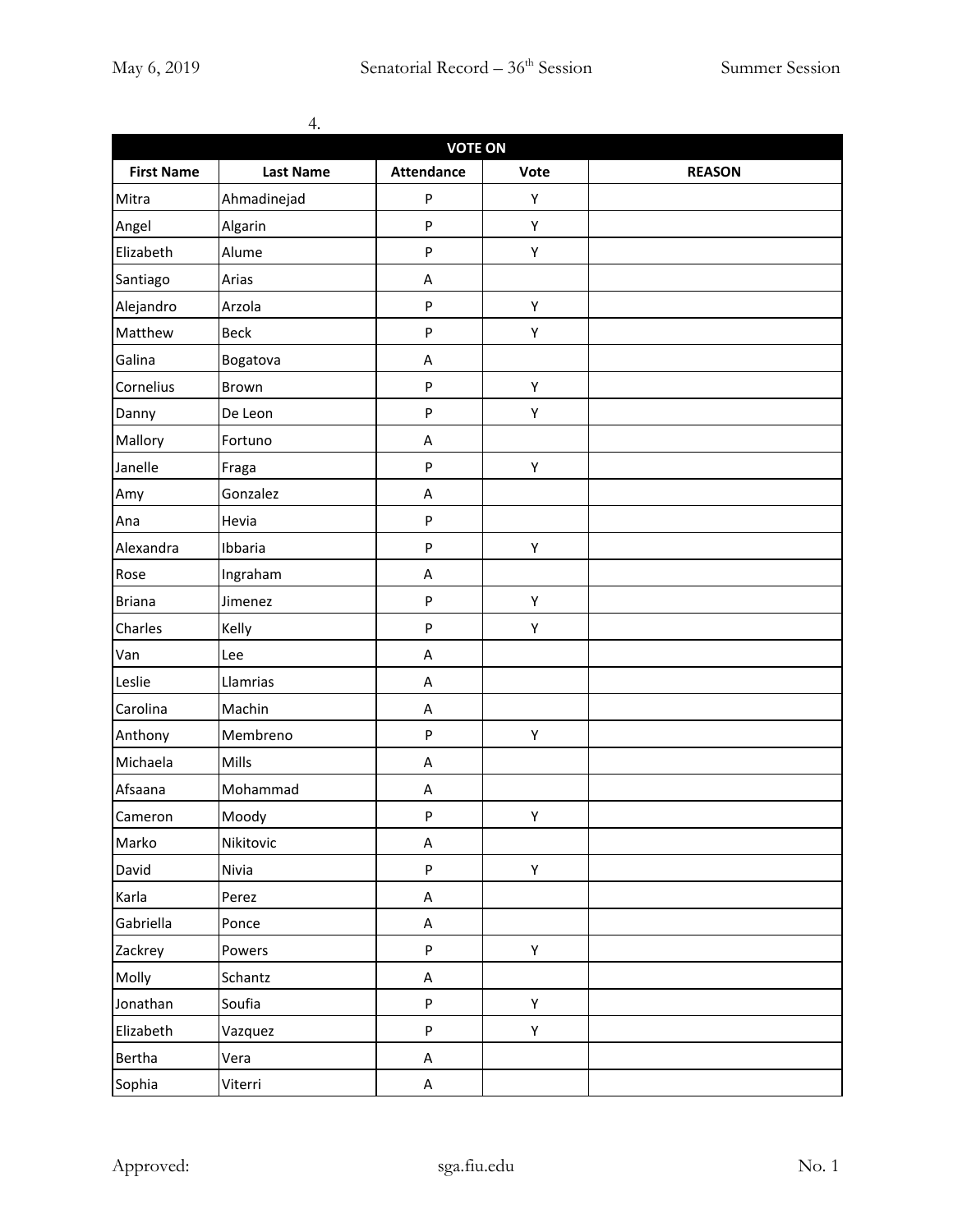| Leila         | Zahedi                    | P              |             |             |
|---------------|---------------------------|----------------|-------------|-------------|
| <b>VACANT</b> | <b>VACANT</b>             |                |             |             |
| <b>VACANT</b> | <b>VACANT</b>             |                |             |             |
| <b>VACANT</b> | <b>VACANT</b>             |                |             |             |
|               |                           | YAY            | 18          |             |
|               | <b>QUORUM ESTABLISHED</b> | <b>NAY</b>     | $\mathbf 0$ | <b>PASS</b> |
|               |                           | <b>ABSTAIN</b> | $\mathbf 0$ |             |

5. Confirmed with 18-0-0

- e. Election of Operational Review Committee Chair
	- i. Senator Alume nominates Senator Soufia. Senator Soufia accepts.
		- 1. Jonathan Soufia Presentation
		- 2. Question and Answer Period
			- a. Senator Brown moves to close question and answer period. Senator Arzola seconds. Motion passes.
		- 3. Senator De Leon moves to go into voting procedure. Senator Fraga seconds. Motion passes.

| 4. |  |  |
|----|--|--|
|    |  |  |

| <b>VOTE ON</b>    |                  |                   |      |                    |
|-------------------|------------------|-------------------|------|--------------------|
| <b>First Name</b> | <b>Last Name</b> | <b>Attendance</b> | Vote | <b>REASON</b>      |
| Mitra             | Ahmadinejad      | P                 | Υ    |                    |
| Angel             | Algarin          | P                 | Y    |                    |
| Elizabeth         | Alume            | P                 | Υ    |                    |
| Santiago          | Arias            | Α                 |      |                    |
| Alejandro         | Arzola           | P                 | Υ    |                    |
| Matthew           | <b>Beck</b>      | P                 | A    | fraternity brother |
| Galina            | Bogatova         | A                 |      |                    |
| Cornelius         | Brown            | P                 | Υ    |                    |
| Danny             | De Leon          | P                 | Υ    |                    |
| Mallory           | Fortuno          | A                 |      |                    |
| Janelle           | Fraga            | P                 | Υ    |                    |
| Amy               | Gonzalez         | A                 |      |                    |
| Ana               | Hevia            | P                 | Υ    |                    |
| Alexandra         | Ibbaria          | P                 | Υ    |                    |
| Rose              | Ingraham         | A                 |      |                    |
| <b>Briana</b>     | Jimenez          | P                 | Υ    |                    |
| Charles           | Kelly            | P                 | Υ    |                    |
| Van               | Lee              | Α                 |      |                    |
| Leslie            | Llamrias         | Α                 |      |                    |
| Carolina          | Machin           | Α                 |      |                    |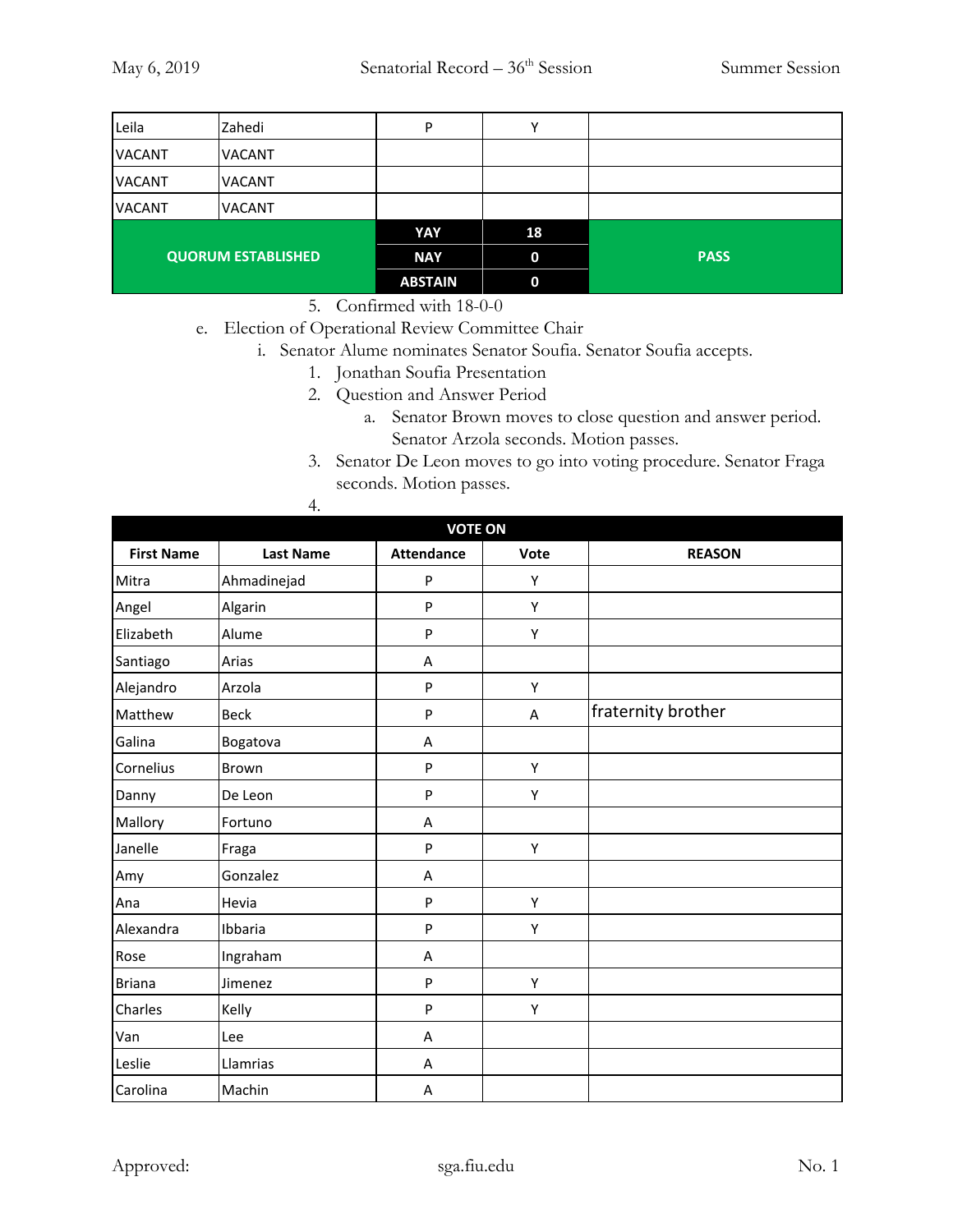| Anthony                   | Membreno      | $\sf P$        | Υ                |             |
|---------------------------|---------------|----------------|------------------|-------------|
| Michaela                  | Mills         | A              |                  |             |
| Afsaana                   | Mohammad      | Α              |                  |             |
| Cameron                   | Moody         | ${\sf P}$      | Υ                |             |
| Marko                     | Nikitovic     | Α              |                  |             |
| David                     | Nivia         | ${\sf P}$      | Υ                |             |
| Karla                     | Perez         | ${\sf P}$      | Υ                |             |
| Gabriella                 | Ponce         | Α              |                  |             |
| Zackrey                   | Powers        | ${\sf P}$      | Υ                |             |
| Molly                     | Schantz       | Α              |                  |             |
| Jonathan                  | Soufia        | ${\sf P}$      |                  |             |
| Elizabeth                 | Vazquez       | ${\sf P}$      | Υ                |             |
| Bertha                    | Vera          | Α              |                  |             |
| Sophia                    | Viterri       | A              |                  |             |
| Leila                     | Zahedi        | P              | Υ                |             |
| <b>VACANT</b>             | <b>VACANT</b> |                |                  |             |
| <b>VACANT</b>             | <b>VACANT</b> |                |                  |             |
| <b>VACANT</b>             | <b>VACANT</b> |                |                  |             |
|                           |               | YAY            | 18               |             |
| <b>QUORUM ESTABLISHED</b> |               | <b>NAY</b>     | $\boldsymbol{0}$ | <b>PASS</b> |
|                           |               | <b>ABSTAIN</b> | $\mathbf{1}$     |             |

- 5. Confirmed with 18-0-0
- f. Election of Internal Affairs Committee Chair
	- i. Senator Jimenez nominates Senator Ibarria. Senator Ibarria accepts.
	- ii. Senator Beck nominates Senator Arzola. Senator Arzola accepts.
		- 1. Alejandro Arzola Presentation
			- a. Question and Answer Period
				- i. Senator Hevia moves to close question and answer period. Senator Brown seconds. Motion passes.
		- 2. Alexandra Ibarria Presentation
			- a. Question and Answer Period
				- i. Senator beck moves to close question and answer period. Senator Brown seconds. Motion passes.
	- iii. Senator Kelly moves to go into a 10 minute discussion period. Senator De Leon seconds. Motion passes.
	- iv. Senator Ahmadinejad moves to extend discussion period for 5 minutes. Senator Brown seconds. Motion passes.
	- v. Senator Algarin moves to close discussion period. Senator De Leon seconds. Motion passes.
	- vi. Senator De Leon moves to go into voting procedure. Senator Beck seconds. Motion passes.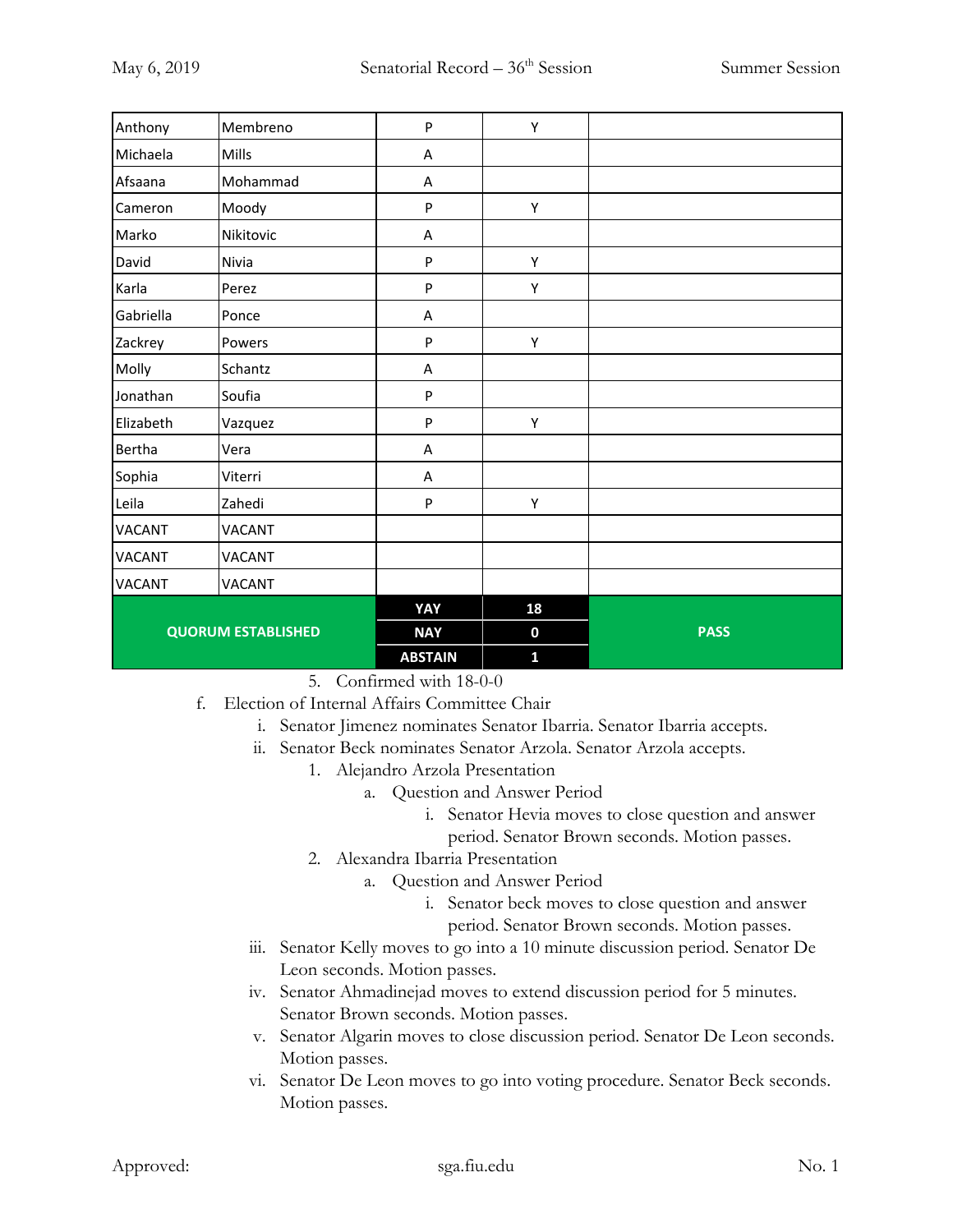|                   | vii.             |                   |         |               |
|-------------------|------------------|-------------------|---------|---------------|
|                   |                  | <b>VOTE ON</b>    |         |               |
| <b>First Name</b> | <b>Last Name</b> | <b>Attendance</b> | Vote    | <b>REASON</b> |
| Mitra             | Ahmadinejad      | P                 | Ibarria |               |
| Angel             | Algarin          | P                 | Ibarria |               |
| Elizabeth         | Alume            | P                 | Ibarria |               |
| Santiago          | Arias            | A                 |         |               |
| Alejandro         | Arzola           | P                 |         |               |
| Mathew            | <b>Beck</b>      | P                 | Arzola  |               |
| Galina            | Bogatova         | A                 |         |               |
| Cornelius         | <b>Brown</b>     | P                 | Ibarria |               |
| Danny             | De Leon          | P                 | Arzola  |               |
| Mallory           | Fortuno          | A                 |         |               |
| Janelle           | Fraga            | P                 | Arzola  |               |
| Amy               | Gonzalez         | A                 |         |               |
| Ana               | Hevia            | P                 | Ibarria |               |
| Alexandra         | Ibbaria          | P                 |         |               |
| Rose              | Ingraham         | A                 |         |               |
| <b>Briana</b>     | Jimenez          | P                 | Ibarria |               |
| Charles           | Kelly            | P                 | Arzola  |               |
| Van               | Lee              | A                 |         |               |
| Leslie            | Llamrias         | A                 |         |               |
| Carolina          | Machin           | A                 |         |               |
| Anthony           | Membreno         | P                 | Arzola  |               |
| Michaela          | Mills            | A                 |         |               |
| Afsaana           | Mohammad         | A                 |         |               |
| Cameron           | Moody            | P                 | Ibarria |               |
| Marko             | Nikitovic        | А                 |         |               |
| David             | Nivia            | P                 | Ibarria |               |
| Karla             | Perez            | P                 | Ibarria |               |
| Gabriella         | Ponce            | А                 |         |               |
| Zackrey           | Powers           | P                 | Ibarria |               |
| Molly             | Schantz          | А                 |         |               |
| Jonathan          | Soufia           | P                 | Ibarria |               |
| Elizabeth         | Vazquez          | P                 | Ibarria |               |
| Bertha            | Vera             | A                 |         |               |
| Sophia            | Viterri          | А                 |         |               |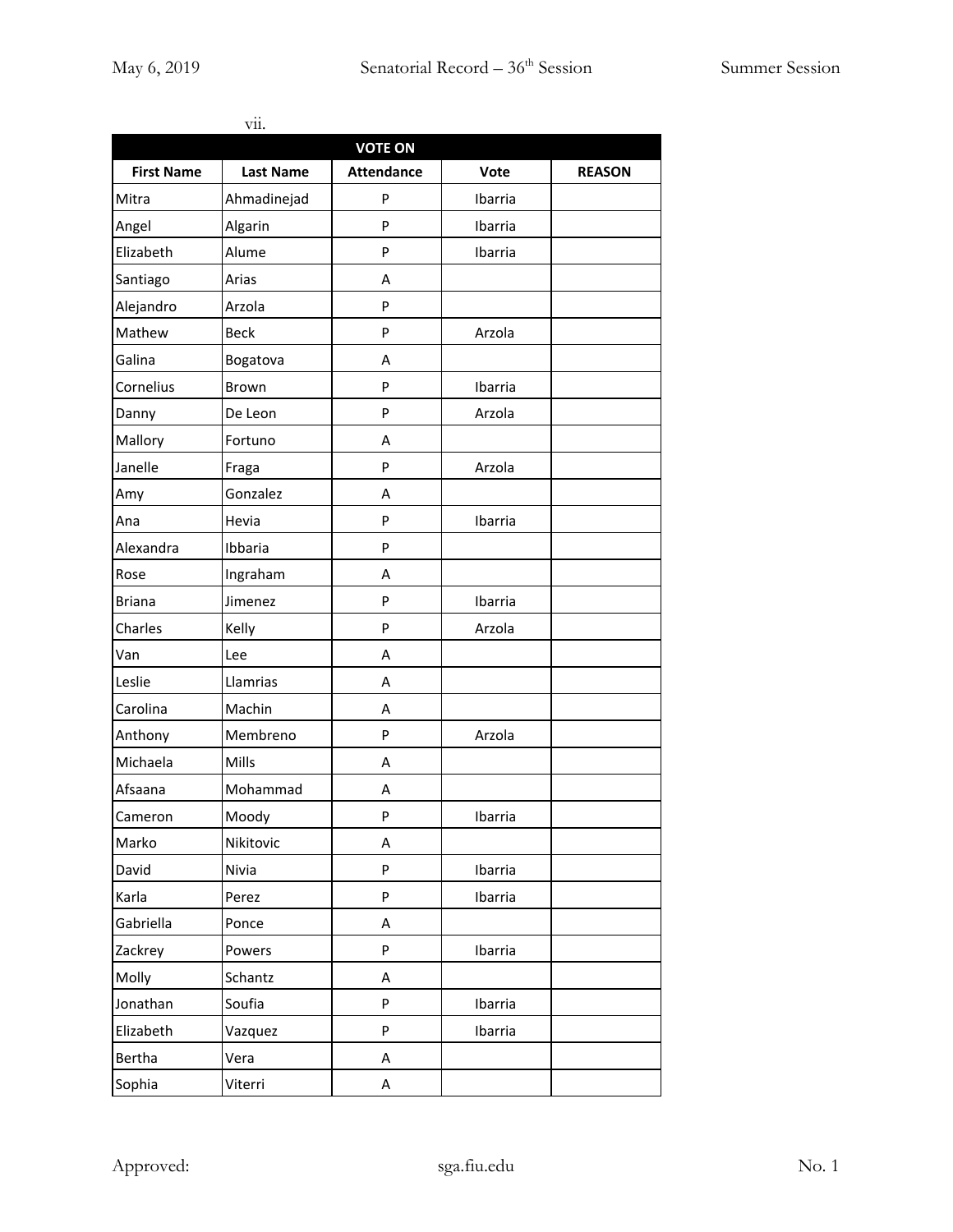| Leila                     | Zahedi | P              | Ibarria       |               |
|---------------------------|--------|----------------|---------------|---------------|
|                           |        |                | <b>VACANT</b> | <b>VACANT</b> |
|                           |        |                | <b>VACANT</b> | <b>VACANT</b> |
|                           |        |                | <b>VACANT</b> | <b>VACANT</b> |
|                           |        | <b>Arzola</b>  | 13            |               |
| <b>QUORUM ESTABLISHED</b> |        | <b>Ibarria</b> | 5             | <b>PASS</b>   |
|                           |        |                |               |               |

viii. Confirmed Ibarria as Internal Affairs Committee Chair

- g. Election of Student Advocacy Committee Chair
	- i. Senator Ibarria nominates Senator Jimenez. Senator Jimenez accepts.
		- 1. Briana Jimenez Presentation
		- 2. Question and Answer Period
			- a. Senator Kelly moves to extend question and answer period for 5 minutes. Senator De Leon seconds. Motion passs.
			- b. Senator Powers moves to extend question and answer period by 2 minutes. Senator Arzola seconds. Motion passes.
			- c. Senator De Leon moves to close question and answer period. Senator Arzola seconds. Motion passes.
		- 3. Senator Kelly moves to go into voting procedure. Senator De Leon seconds. Motion passes.

| <b>VOTE ON</b>    |                  |                   |      |               |
|-------------------|------------------|-------------------|------|---------------|
| <b>First Name</b> | <b>Last Name</b> | <b>Attendance</b> | Vote | <b>REASON</b> |
| Mitra             | Ahmadinejad      | P                 | Υ    |               |
| Angel             | Algarin          | P                 | Υ    |               |
| Elizabeth         | Alume            | P                 | Υ    |               |
| Santiago          | Arias            | Α                 |      |               |
| Alejandro         | Arzola           | P                 | Υ    |               |
| Matthew           | <b>Beck</b>      | P                 | Y    |               |
| Galina            | Bogatova         | Α                 |      |               |
| Cornelius         | Brown            | P                 | Υ    |               |
| Danny             | De Leon          | P                 | Υ    |               |
| Mallory           | Fortuno          | A                 |      |               |
| Janelle           | Fraga            | P                 | Υ    |               |
| Amy               | Gonzalez         | A                 |      |               |
| Ana               | Hevia            | P                 | Υ    |               |
| Alexandra         | Ibbaria          | P                 | Υ    |               |
| Rose              | Ingraham         | Α                 |      |               |
| <b>Briana</b>     | Jimenez          | P                 |      |               |
| Charles           | Kelly            | P                 | Υ    |               |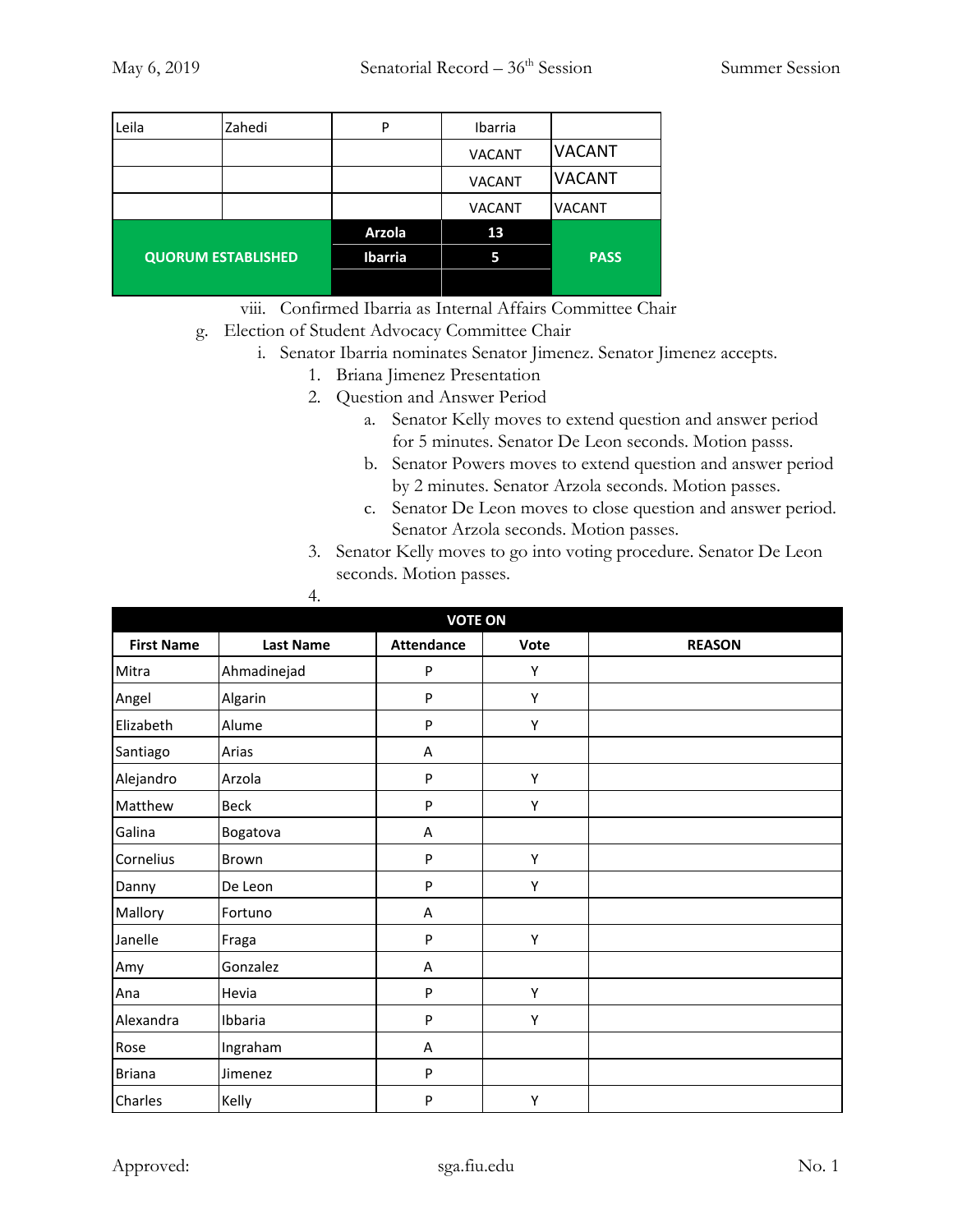| Van           | Lee                       | A              |             |             |
|---------------|---------------------------|----------------|-------------|-------------|
| Leslie        | Llamrias                  | $\mathsf{P}$   | Υ           |             |
| Carolina      | Machin                    | A              |             |             |
| Anthony       | Membreno                  | ${\sf P}$      | Υ           |             |
| Michaela      | Mills                     | ${\sf P}$      | Υ           |             |
| Afsaana       | Mohammad                  | A              |             |             |
| Cameron       | Moody                     | ${\sf P}$      | Υ           |             |
| Marko         | Nikitovic                 | A              |             |             |
| David         | Nivia                     | ${\sf P}$      | Υ           |             |
| Karla         | Perez                     | ${\sf P}$      | Υ           |             |
| Gabriella     | Ponce                     | A              |             |             |
| Zackrey       | Powers                    | ${\sf P}$      | Υ           |             |
| Molly         | Schantz                   | A              |             |             |
| Jonathan      | Soufia                    | ${\sf P}$      | Υ           |             |
| Elizabeth     | Vazquez                   | ${\sf P}$      | Υ           |             |
| Bertha        | Vera                      | A              |             |             |
| Sophia        | Viterri                   | Α              |             |             |
| Leila         | Zahedi                    | ${\sf P}$      | Υ           |             |
| <b>VACANT</b> | <b>VACANT</b>             |                |             |             |
| <b>VACANT</b> | <b>VACANT</b>             |                |             |             |
| <b>VACANT</b> | <b>VACANT</b>             |                |             |             |
|               |                           | YAY            | 21          |             |
|               | <b>QUORUM ESTABLISHED</b> | <b>NAY</b>     | $\mathbf 0$ | <b>PASS</b> |
|               |                           | <b>ABSTAIN</b> | $\mathbf 0$ |             |

a. Confirmed with 21-0-0

h. Election of Graduate and Professional Students Committee Chair

- i. Senator Kelly moves to table the elections of Graduate and Professional Students Committee Chair. Senator De Leon seconds.
- ii. Senator Beck nominates Senator Ahmadinejad. Senator Ahmadinejad accepts.
	- 1. Mitra Ahmadinejad Presentation
	- 2. Question and Answer Period
	- 3. Senator Kelly moves to go into voting procedure. Senator Powers seconds. Motion passes.

|                   | <b>VOTE ON</b>   |                   |      |               |  |
|-------------------|------------------|-------------------|------|---------------|--|
| <b>First Name</b> | <b>Last Name</b> | <b>Attendance</b> | Vote | <b>REASON</b> |  |
| Mitra             | Ahmadinejad      |                   |      |               |  |
| Angel             | Algarin          |                   |      |               |  |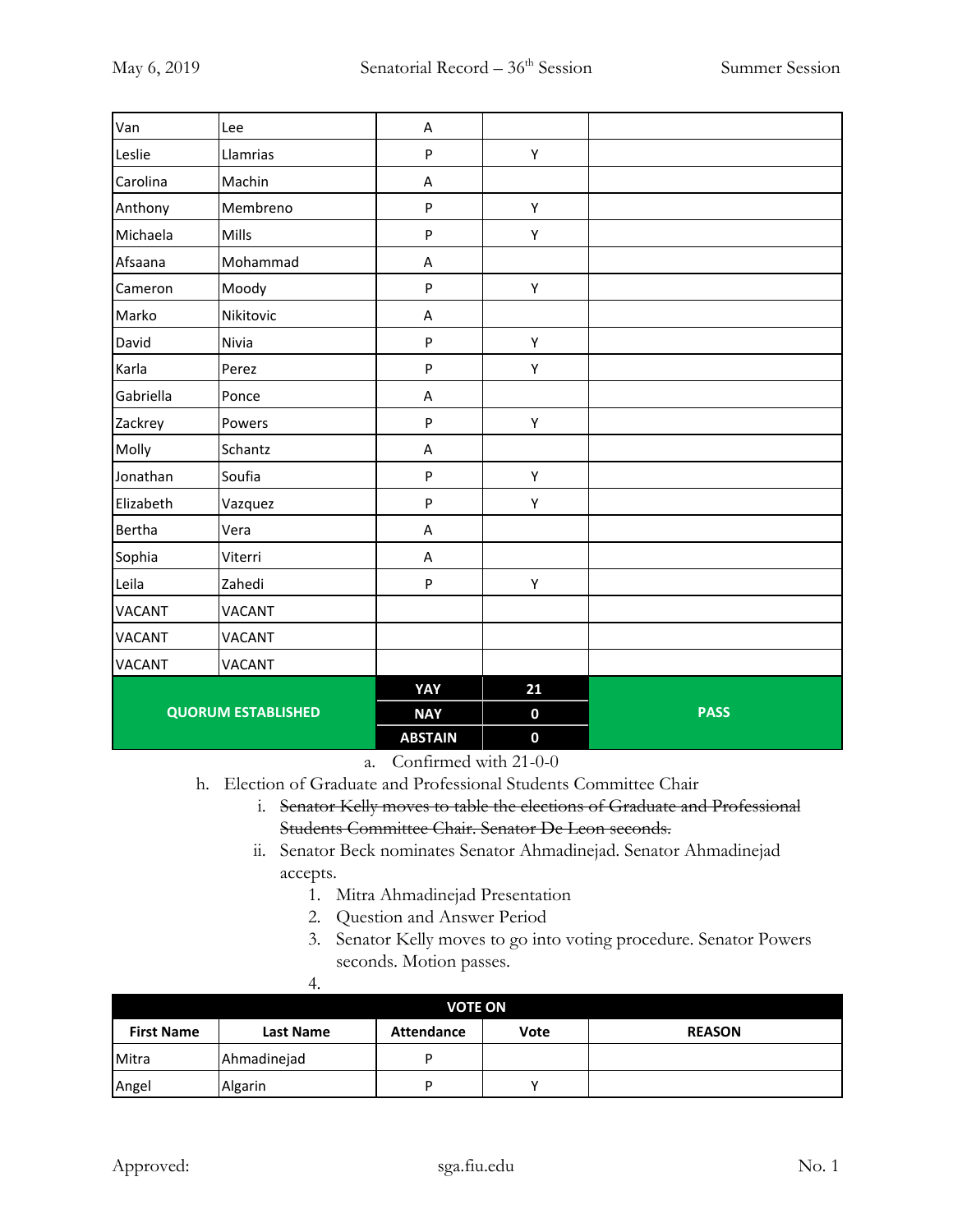| Elizabeth     | Alume                     | ${\sf P}$ | Υ         |             |
|---------------|---------------------------|-----------|-----------|-------------|
| Santiago      | Arias                     | A         |           |             |
| Alejandro     | Arzola                    | $\sf P$   | ${\sf N}$ |             |
| Matthew       | <b>Beck</b>               | ${\sf P}$ | Υ         |             |
| Galina        | Bogatova                  | A         |           |             |
| Cornelius     | Brown                     | ${\sf P}$ | Υ         |             |
| Danny         | De Leon                   | ${\sf P}$ | Υ         |             |
| Mallory       | Fortuno                   | A         |           |             |
| Janelle       | Fraga                     | ${\sf P}$ | Υ         |             |
| Amy           | Gonzalez                  | A         |           |             |
| Ana           | Hevia                     | $\sf P$   | Υ         |             |
| Alexandra     | Ibbaria                   | $\sf P$   | Υ         |             |
| Rose          | Ingraham                  | A         |           |             |
| <b>Briana</b> | Jimenez                   | ${\sf P}$ | Υ         |             |
| Charles       | Kelly                     | ${\sf P}$ | Υ         |             |
| Van           | Lee                       | A         |           |             |
| Leslie        | Llamrias                  | ${\sf P}$ | Υ         |             |
| Carolina      | Machin                    | A         |           |             |
| Anthony       | Membreno                  | ${\sf P}$ | Υ         |             |
| Michaela      | Mills                     | ${\sf P}$ | Υ         |             |
| Afsaana       | Mohammad                  | A         |           |             |
| Cameron       | Moody                     | $\sf P$   | Υ         |             |
| Marko         | Nikitovic                 | A         |           |             |
| David         | Nivia                     | ${\sf P}$ | Υ         |             |
| Karla         | Perez                     | ${\sf P}$ | Υ         |             |
| Gabriella     | Ponce                     | A         |           |             |
| Zackrey       | Powers                    | ${\sf P}$ | Υ         |             |
| Molly         | Schantz                   | A         |           |             |
| Jonathan      | Soufia                    | ${\sf P}$ | Υ         |             |
| Elizabeth     | Vazquez                   | ${\sf P}$ | Υ         |             |
| Bertha        | Vera                      | A         |           |             |
| Sophia        | Viterri                   | A         |           |             |
| Leila         | Zahedi                    | ${\sf P}$ | Υ         |             |
| <b>VACANT</b> | VACANT                    |           |           |             |
| VACANT        | VACANT                    |           |           |             |
| <b>VACANT</b> | VACANT                    |           |           |             |
|               | <b>QUORUM ESTABLISHED</b> | YAY       | 20        | <b>PASS</b> |